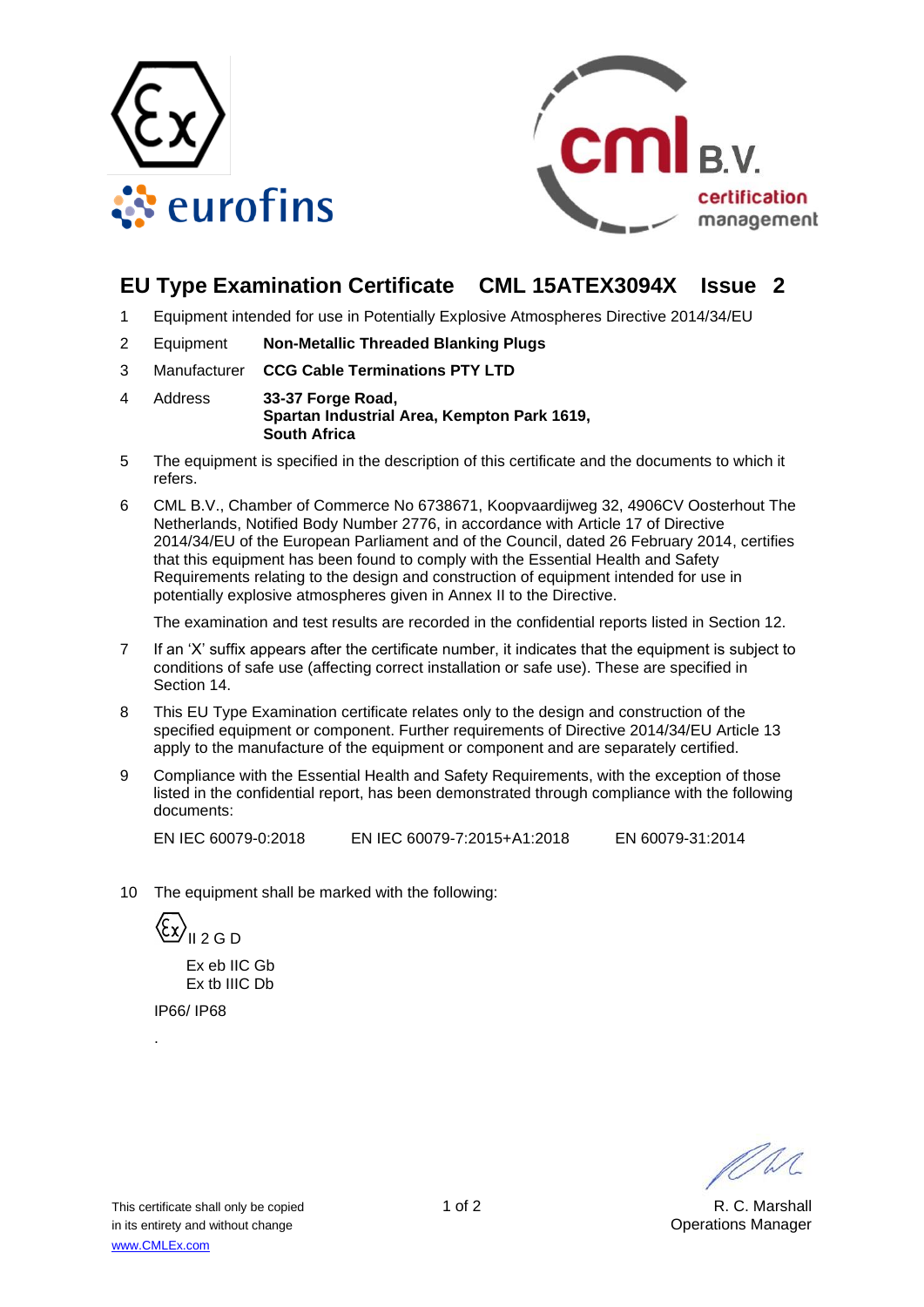



### **11 Description**

The Range of CCG M\* Threaded Non-metallic Blanking Plugs are designed for inserting into enclosures having threaded entries, as appropriate for the type of protection. A sealing gasket is used to maintain the IP rating.

The following sizes are covered by this approval:

M20 x 1.5 M25 x 1.5 M32 x 1.5 M40 x 1.5

## **Variation 1**

This variation introduces the following modifications.

- i. Introduction of new model size to all material options.
- ii. Introduction of new Nylon material option.
- iii. To increase the length of the entry threads
- iv. Updated to the latest standards
- v. The marking, description and the specific conditions of use have been updated in accordance with the above modifications.

#### **12 Certificate history and evaluation reports**

| <b>Issue</b> | Date        | <b>Associated report</b> | <b>Notes</b>                                 |
|--------------|-------------|--------------------------|----------------------------------------------|
|              | 17 Aug 2015 | R689A/00                 | Issue of prime certificate                   |
|              | 16 Sep 2016 |                          | Addition of IP rating to certificate marking |
| -2           | 25 Oct 2021 | R14637A/00               | Introduction of Variation 1                  |

Note: Drawings that describe the equipment or component are listed in the Annex.

#### **13 Conditions of Manufacture**

None.

#### **14 Specific Conditions of Use**

- 15 The following conditions relate to safe installation and/or use of the equipment.
- 

i. The Non-metallic threaded blanking plug shall only be used where the temperature, at the point of entry, is between

-20°C and +95°C (HDPE sealing gasket)

-20°C and +106°C (Nylon sealing gasket)

ii. To maintain the IP rating the installer shall ensure that the surface of the enclosure against which the sealing gasket seals is in good condition.